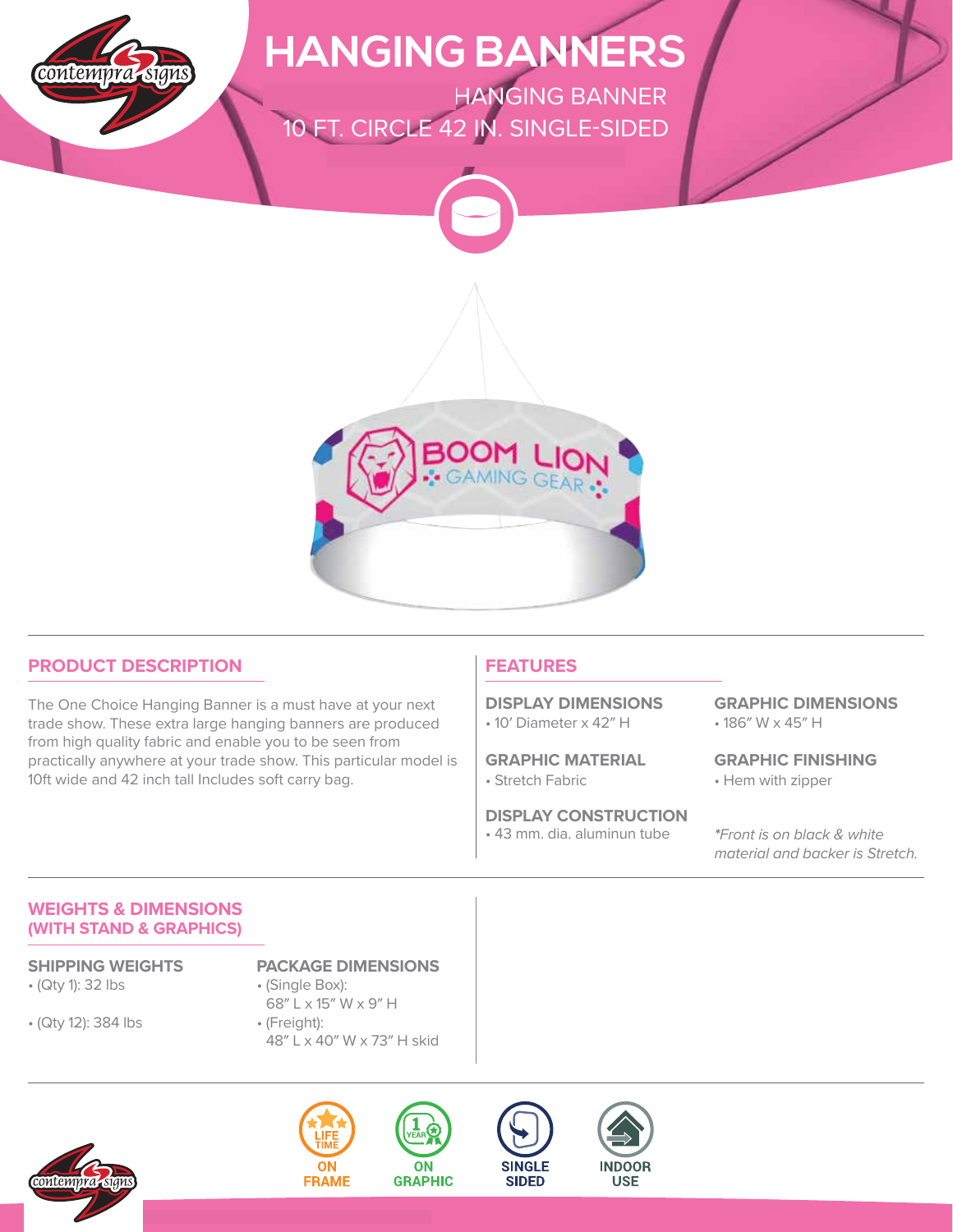





**NOTE:** To suspend hanging banner, professional rigging services are recommended and may be required at most sites.